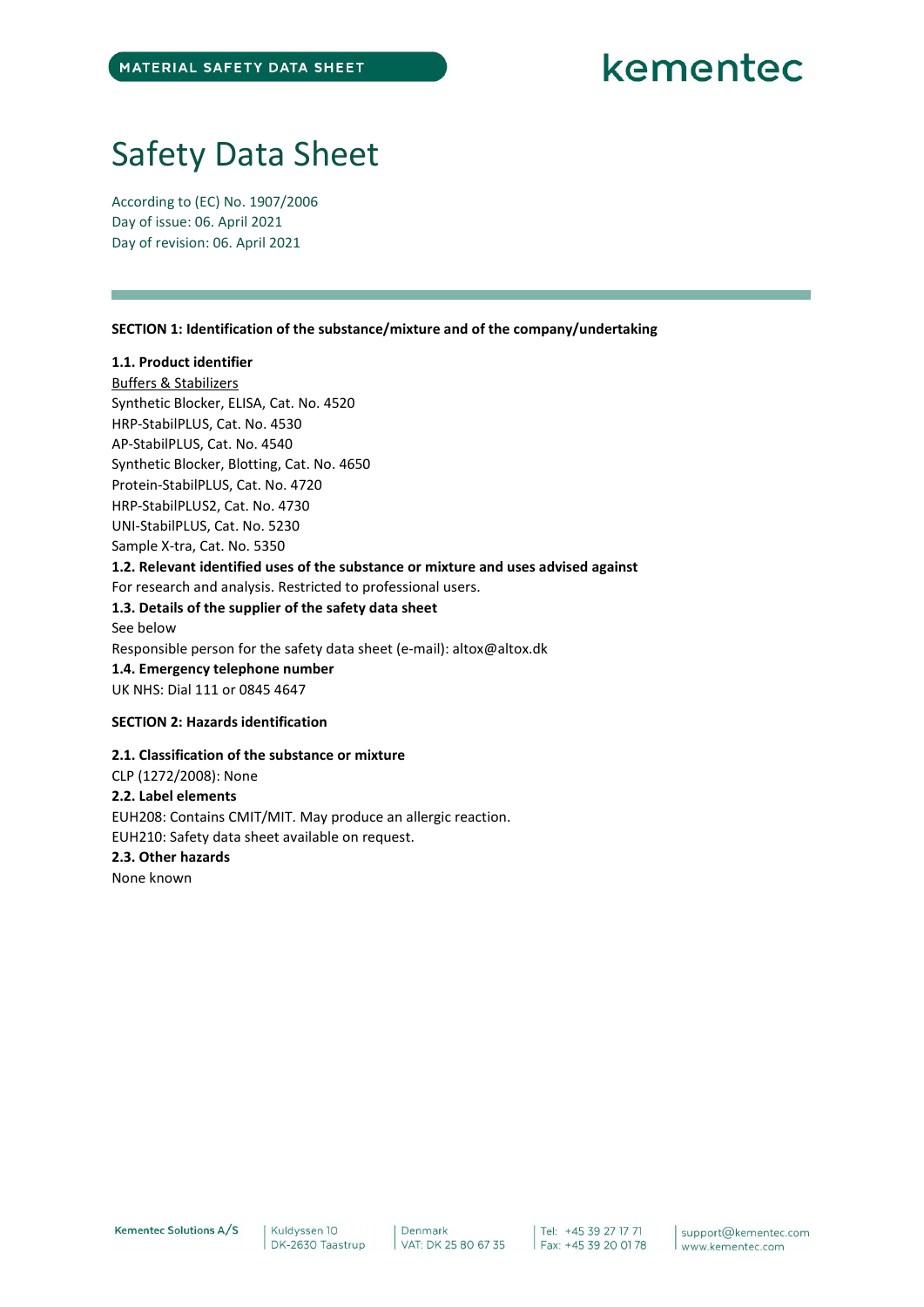SECTION 3: Composition/information on ingredients

| 3.2. Mixtures |                   |              |        |              |                          |                                |
|---------------|-------------------|--------------|--------|--------------|--------------------------|--------------------------------|
| % w/w         | <b>Substance</b>  | CAS-no.      | EC-no. | Index-no.    | <b>REACH</b>             | <b>Classification</b>          |
|               | <b>Name</b>       |              |        |              | reg.-no.                 |                                |
|               | <15 ppm CMIT/MIT* | 55965-84-9 - |        | 613-167-00-5 | $\overline{\phantom{a}}$ | Skin Corr. 1C;H314             |
|               |                   |              |        |              |                          | Skin Sens. 1A;H317             |
|               |                   |              |        |              |                          | Eye Dam. 1;H318                |
|               |                   |              |        |              |                          | Acute Tox. 3; H301             |
|               |                   |              |        |              |                          | Acute Tox. 2; H310             |
|               |                   |              |        |              |                          | Acute Tox. 2; H330             |
|               |                   |              |        |              |                          | Aquatic Acute 1; H400 (M=100)  |
|               |                   |              |        |              |                          | Aquatic Chronic 1;H410 (M=100) |
|               |                   |              |        |              |                          | <b>EUH071</b>                  |
|               |                   |              |        |              |                          |                                |

\* CMIT/MIT = reaction mass of: 5-chloro-2-methyl-4-isothiazolin-3-one [EC no. 247-500-7] and 2-methyl-2H -isothiazol-3-one [EC no. 220-239-6] (3:1) reaction mass of: 5-chloro-2-methyl-4-isothiazolin-3-one [EC no. 247-500-7] and 2-methyl-4-isothiazolin-3-one [EC no. 220-239-6] (3:1)

Wording of hazard statements - see section 16

# SECTION 4: First aid measures

## 4.1. Description of first aid measures

| Inhalation:   | Move the affected person to fresh air. Keep at rest. If needed: get medical attention.                                                                          |
|---------------|-----------------------------------------------------------------------------------------------------------------------------------------------------------------|
| Skin contact: | Remove contaminated clothing and wash with soap and water. In case of rash, wound, or                                                                           |
|               | other skin irritation: Seek medical advice.                                                                                                                     |
| Eye contact:  | Flush with water or physiological salt water, holding eye lids open, remember to remove<br>contact lenses, if any. If irritation persists: Seek medical advice. |
| Ingestion:    | Rinse mouth and drink plenty of water. Keep under surveillance. If needed: get medical                                                                          |

attention.

# 4.2. Most important symptoms and effects, both acute and delayed

May cause slight irritation of skin, eyes, lungs and gastrointestinal tract. May cause an allergic reaction. 4.3. Indication of any immediate medical attention and special treatment needed

Show this safety data sheet to a physician or emergency ward.

# SECTION 5: Firefighting measures

- 5.1. Extinguishing media
- Not combustible; aqueous solution.
- 5.2. Special hazards arising from the substance or mixture

Not relevant (the product is not combustible).

5.3. Advice for firefighters

When extinguishing surrounding fires use breathing apparatus with an independent source of air.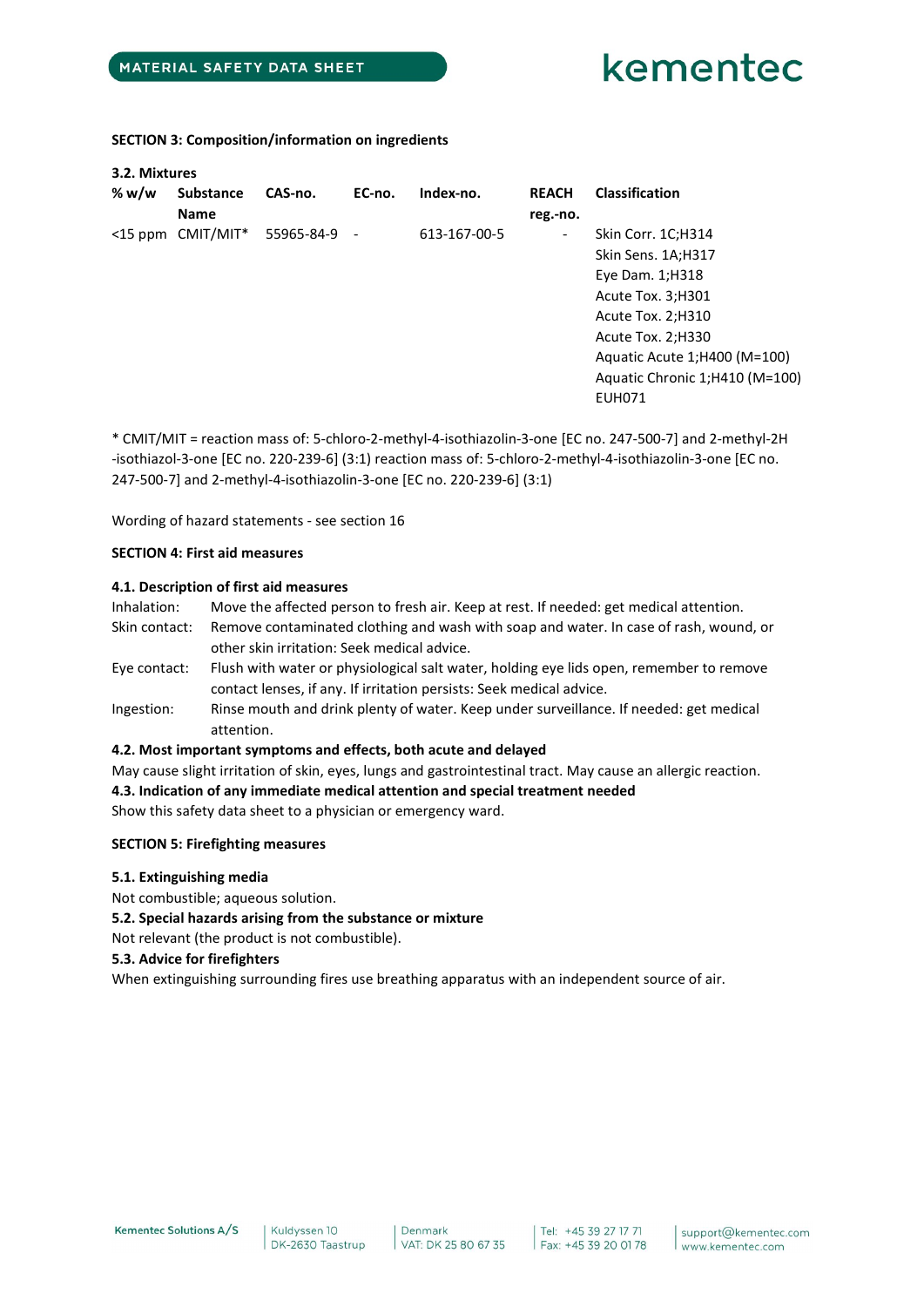## SECTION 6: Accidental release measures

## 6.1. Personal precautions, protective equipment and emergency procedures

Use personal protective equipment - see section 8.

## 6.2. Environmental precautions

Avoid empty into drains. If large amounts of the mixture contaminate sewages, inform appropriate authorities in accordance with local regulations.

## 6.3. Methods and material for containment and cleaning up

Absorb spilled liquid and place spillage in a plastic container. Further handling of spillage - see section 13.

# 6.4. Reference to other sections

See references above.

## SECTION 7: Handling and storage

## 7.1. Precautions for safe handling

Avoid contact with skin, eyes and clothing.

# 7.2. Conditions for safe storage, including any incompatibilities

At 2-8°C. Keep container closed when not in use. Protected against light.

7.3. Specific end use(s)

See section 1.

# SECTION 8: Exposure controls/personal protection

## 8.1. Control parameters

Occupational exposure limits (EH40/2018): None DNEL/PNEC: No CSR.

## 8.2. Exposure controls

Appropriate engineering controls: None particular. Personal protective equipment: Inhalation: Not relevant during normal use. Skin: In case of prolonged or repeated work: Wear protective gloves (EN374) e.g. of nitrile. Breakthrough time: approximately 3 hours. Eyes: Not relevant during normal use. Safety goggles (EN166) when there is risk of eye contact.

Environmental exposure controls: None particular.

# SECTION 9: Physical and chemical properties

# 9.1. Information on basic physical and chemical properties

| Appearance:                                            | Liquid<br>Cat. No. 4530, 4720: Yellow/brown slightly cloudy<br>liquid. |
|--------------------------------------------------------|------------------------------------------------------------------------|
|                                                        | Cat. No. 4520, 4650, 4781: Colourless to light<br>yellow liquid.       |
| Odour:                                                 | None                                                                   |
| Odour threshold:                                       | Not relevant                                                           |
| pH:                                                    | Cat. No. 4530, 4720: 6.8-7.2                                           |
|                                                        | Cat. No 4520, 4650, 4781: 7.2                                          |
| Melting point / freezing point $(°C)$ :                | No available data                                                      |
| Initial boiling point and boiling range $(°C)$ :       | $~\scriptstyle{\sim}$ 100 $~$                                          |
| Decomposition temperature (°C):                        | No available data                                                      |
| Flash point $(^{\circ}C)$ :                            | Not relevant                                                           |
| Evaporation rate:                                      | No available data                                                      |
| Flammability (solid, gas):                             | Not relevant                                                           |
| Upper/lower flammability or explosive limits (vol.-%): | Not relevant                                                           |
| Vapour pressure (hPa, 20°C):                           | No available data                                                      |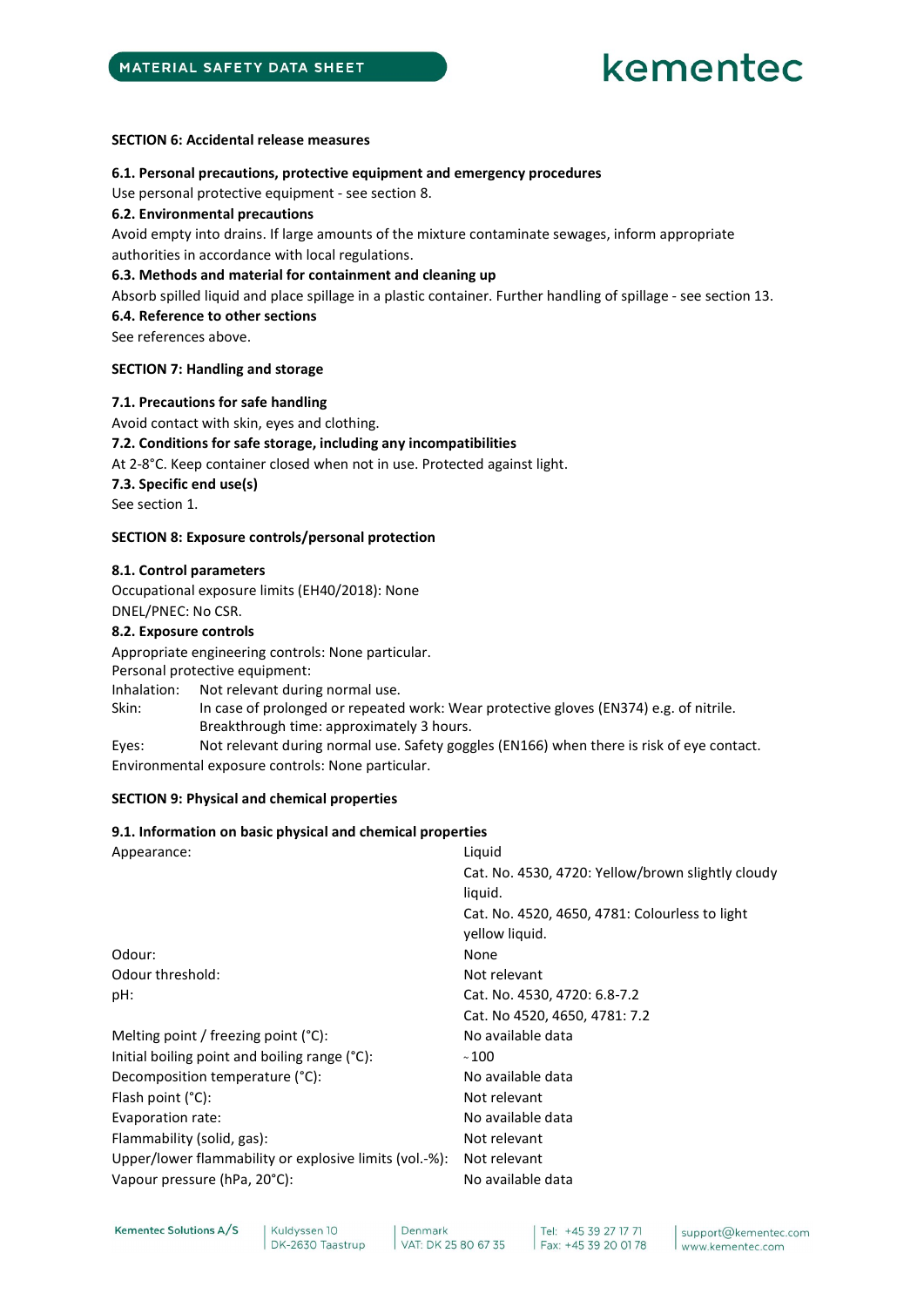# SECTION 9: Physical and chemical properties (continued)

Vapour density (air=1): Vapour density (air=1): Relative density (g/cm<sup>3</sup>): ):  $\sim 1$ Solubility: Solubility: Completely soluble in water Partition coefficient: n-octanol/water, Log K<sub>ow</sub>: No available data Auto-ignition temperature (°C): Not relevant Viscosity: No available data Explosive properties: Not relevant Oxidising properties: Not relevant 9.2. Other information None relevant

# SECTION 10: Stability and reactivity

# 10.1. Reactivity No available data. 10.2. Chemical stability Stable under normal conditions - see section 7. 10.3. Possibility of hazardous reactions None known 10.4. Conditions to avoid Excessive heating and freezing 10.5. Incompatible materials None known 10.6. Hazardous decomposition products None known

# SECTION 11: Toxicological information

### 11.1. Information on toxicological effects

| <b>Hazard class</b>   | Data (CMIT/MIT)                          | <b>Test</b>     | Data source       |
|-----------------------|------------------------------------------|-----------------|-------------------|
| Acute toxicity:       |                                          |                 |                   |
| Inhalation            | $LC_{50}$ (rat) > 4.62 mg/l/4H (vapours) | No info         | EU Biocide        |
| Dermal                | $LD_{50}$ (rabbit) = 660 mg/kg           | No info         | <b>EU Biocide</b> |
| Oral                  | $LD_{50}$ (rat) = 457 mg/kg              | No info         | <b>EU Biocide</b> |
| Corrosion/irritation: | Corrosive, rabbit                        | <b>OECD 404</b> | <b>EU Biocide</b> |
| Sensitization:        | Skin sensitization                       | <b>Buehler</b>  | <b>EU Biocide</b> |
| CMR:                  | No available or applicable data.         |                 |                   |

Information on likely routes of exposure: Skin, lungs and ingestion.

Symptoms:

| Inhalation:      | Inhalation of atomized liquid may cause irritation of the upper respiratory tract.                 |
|------------------|----------------------------------------------------------------------------------------------------|
| Skin:            | May cause irritation with redness.                                                                 |
| Eyes:            | May cause irritation with redness.                                                                 |
| Ingestion:       | Ingestion of large amounts can cause irritation with nausea and stomach ache.                      |
| Chronic effects: | Frequent contact with skin may cause sensitization. Symptoms are redness, swelling<br>and itching. |

Kuldyssen 10 DK-2630 Taastrup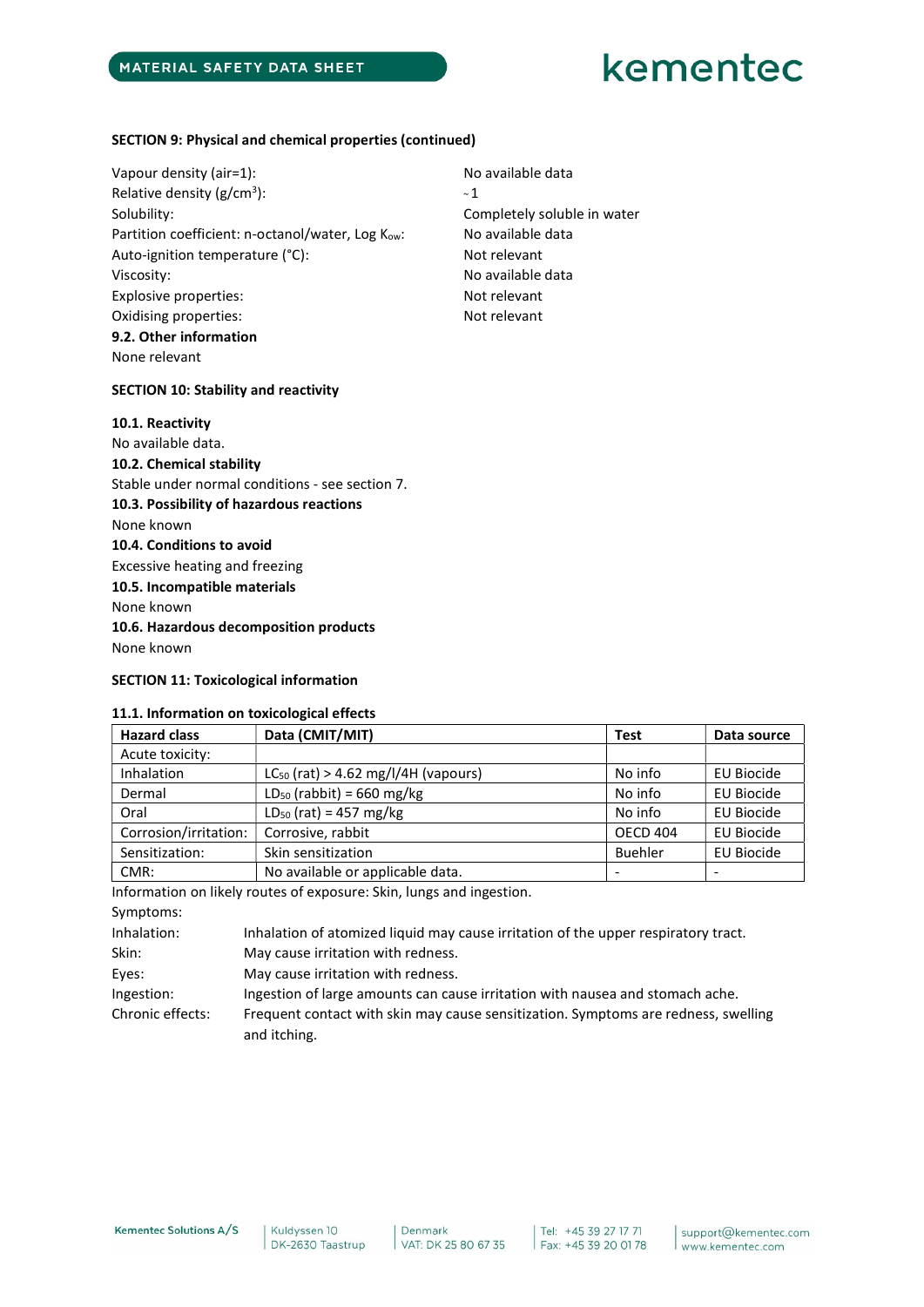## SECTION 12: Ecological information

#### 12.1. Toxicity

| Aquatic    | Data (CMIT/MIT)                                     | Test (Media) | Data source |
|------------|-----------------------------------------------------|--------------|-------------|
| Fish       | $LC_{50}$ (Salmo gairdneri, 96h) = 0.19 mg/l        | No info      | EU Biocide  |
| Crustacean | $EC_{50}$ (Crassostrea virginica, 48h) = 0.028 mg/l | No info      | EU Biocide  |
| Algae      | $EC_{50}$ (Selenastrum cap. 72h) = 0.018 mg/l       | No info      | EU Biocide  |

## 12.2. Persistence and degradability

CMIT/MIT is not readily biodegradable (<56%, 28d, OECD 301B).

# 12.3. Bioaccumulative potential

CMIT/MIT:  $1 <$  Log K<sub>ow</sub>  $<$  3 – Possible moderate bioaccumulative.

### 12.4. Mobility in soil

No available or applicable data.

### 12.5. Results of PBT and vPvB assessment

No ingredients are PBT/vPvB, according to the criteria in REACH Annex XIII.

## 12.6. Other adverse effects

None known.

# SECTION 13: Disposal considerations

# 13.1. Waste treatment methods

Disposal should be according to local, state or national legislation. Dispose of through authority facilities or pass to chemical disposal company.

### EWC-code:

16 05 09 (mixture itself)

15 02 03 (Paper towel, inert material etc. contaminated with the mixture)

## SECTION 14: Transport information

Not dangerous goods according to ADR/RID/IMDG/IATA

- 14.1. UN number None
- 14.2. UN proper shipping name None
- 14.3. Transport hazard class(es) None
- 14.4. Packing group None
- 14.5. Environmental hazards None
- 14.6. Special precautions for user None

14.7. Transport in bulk according to Annex II of Marpol and the IBC Code Not relevant

SECTION 15: Regulatory information

15.1. Safety, health and environmental regulations/legislation specific for the substance or mixture None 15.2. Chemical safety assessment No CSR